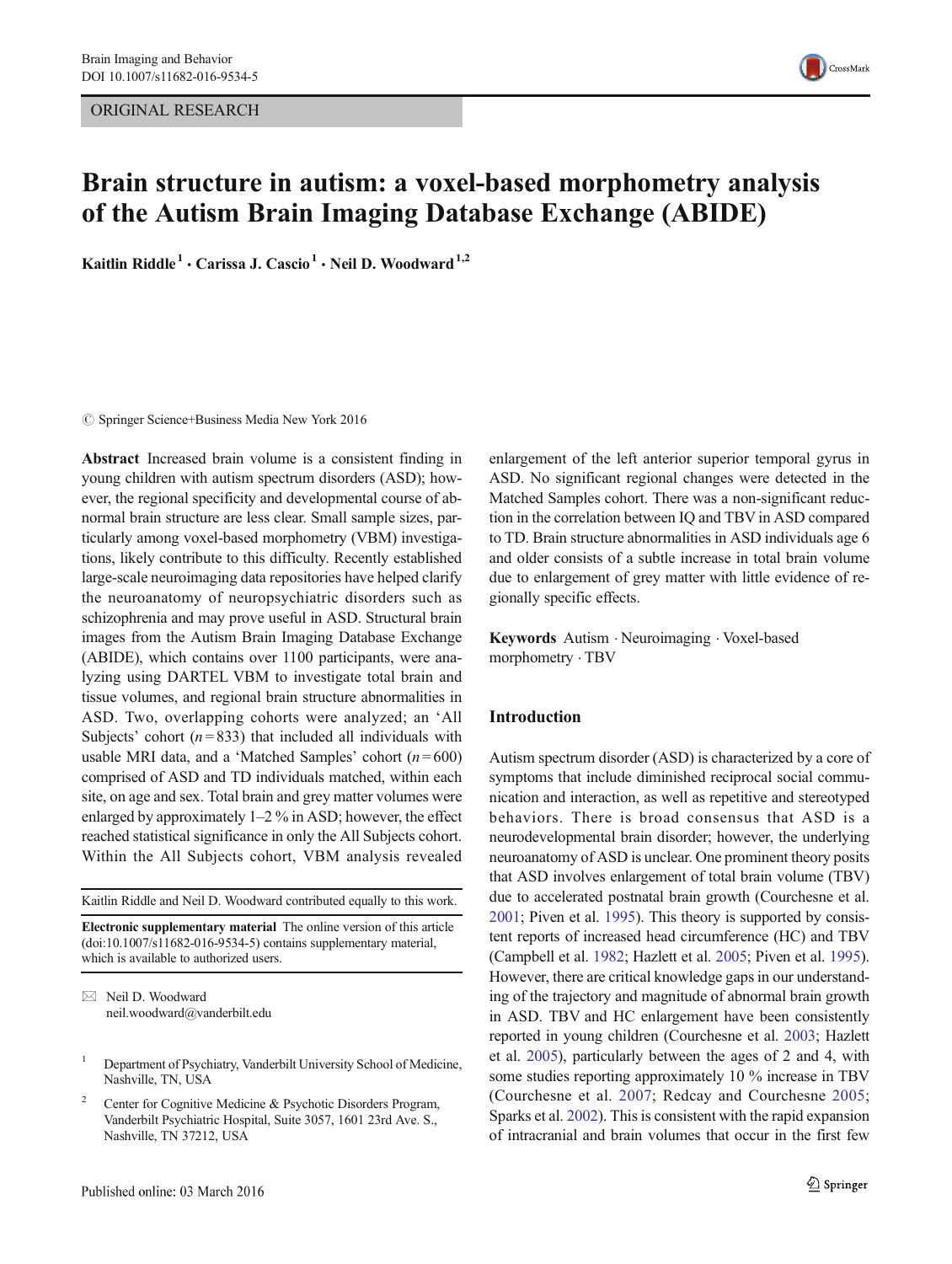years of life (Courchesne et al. [2000;](#page-8-0) Kamdar et al. [2009](#page-9-0); Lenroot et al. [2007\)](#page-9-0). The picture in later childhood through adolescence and adulthood is murkier. Consistent with the idea of early brain overgrowth and subsequent normalization, Aylward at et al. (Aylward et al. [2002](#page-8-0)) found that TBV is enlarged by approximately 5 % in children under 12, but not adolescents or adults. In contrast, several studies reported marked TBV enlargement, on the order of 5–7 %, in adolescents (Herbert et al. [2003](#page-9-0); Palmen et al. [2005](#page-9-0); Piven et al. [1995\)](#page-9-0).

The regional specificity of brain structure abnormalities in ASD is also poorly understood. Studies using region of interest (ROI) approaches have found that Increased TBV may be due to an overall increase in grey matter involving all lobes (Palmen et al. [2005](#page-9-0)), relatively greater enlargement of specific regions, such as the temporal lobe (Courchesne et al. [2007](#page-8-0); Hardan et al. [2006\)](#page-9-0), or a combination of localized increases in some areas and volume reduction in others (Duerden et al. [2012\)](#page-8-0). There are also reports of increased white matter volume (Herbert et al. [2003](#page-9-0)); although other studies found no differences (Palmen et al. [2005](#page-9-0)) or even reduced white matter volume (Jou et al. [2011\)](#page-9-0). Voxel-based morphometry studies, which, unlike ROI investigations, are capable of examining brain structure changes at the millimeter range throughout the whole brain, have also produced variable findings.

The inconsistent findings are undoubtedly due, at least in part, to small sample sizes. For example, over half of the neuroimaging studies included in a recent meta-analysis of TBV included fewer than 25 individuals with ASD (Stanfield et al. [2008](#page-9-0)). The situation is more acute for studies examining regional changes in grey matter. Just 2 out of 19 investigations included in an anatomical likelihood estimation (ALE) meta-analysis of VBM studies included more than 25 individuals with ASD (Duerden et al. [2012](#page-8-0)). A more recent meta-analysis of VBM studies in high functioning ASD found that just 6 out of 21 studies includes more than 25 subjects with ASD, only 1 of which included more than 50 individuals with ASD (DeRamus and Kana [2015\)](#page-8-0). Sample size limitations are especially problematic for voxel-based methods, such as VBM, as they require correction for multiple comparisons which dramatically reduces statistical power. Consequently, the small number of subjects included in many VBM studies raises serious concerns about the replicability of findings, reporting bias, and Type I errors. Indeed, a recent review of VBM studies concluded that the number of affected brain regions implicated in neurological and psychiatric disorders is inflated in studies with small sample sizes, which is consistent with reporting bias (Fusar-Poli et al. [2014\)](#page-8-0).

A large number of neuroimaging data-sharing initiatives have emerged over the past several years and have proven extremely useful for clarifying normal brain function and the neuroanatomy of neuropsychiatric disorders. They include coordinated efforts, such as the Alzheimer's Disease Neuroimaging Initiative (ADNI) and Human Connectome Project (HCP), and grass-roots efforts, such the 1000 Functional Connectomes Project (Biswal et al. [2010;](#page-8-0) Mueller et al. [2005;](#page-9-0) Van Essen et al. [2013](#page-10-0)). Typically, the grass-roots lead initiatives consist of data collected on patient populations and healthy controls at several, often dozens, of different sites which are then deposited into online repositories. Despite the heterogeneity associated with multi-site data, these databases have been instrumental in clarifying the neuroanatomy of neuropsychiatric disorders. For example, grassroots led data sharing initiatives helped clarify the pattern and magnitude of cortical and sub-cortical abnormalities in schizophrenia (Gupta et al. [2015;](#page-9-0) van Erp et al. [2015](#page-10-0)). Large scale, multi-site datasets have even proven sensitive enough to detect the subtle effects of allelic variation in common polymorphisms on brain structure (Stein et al. [2012](#page-10-0)).

The recently created Autism Brain Imaging Database Exchange (ABIDE), which contains imaging data on over 1100 individuals, is an excellent resource for examining brain structure abnormalities in ASD. Recently, using the ABIDE, Haar and colleagues examined volumetric, thickness, and surface area measurements of over 180 anatomically defined ROIs (Haar et al. [2014](#page-9-0)). In terms of overall brain volumes, they found that ASD was associated with very slight increases in intracranial and ventricular volumes. With respect to cortical and subcortical areas, individuals with ASD had thicker cortex in left STG and sulcus, bilateral occipital lobe, and midline parietal ROIs. In the present study, we sought to complement these findings by using VBM to characterize brain structure changes at the voxel-wise level, particularly throughout development from mid-childhood to adulthood. As mentioned earlier, the capability of VBM to examine brain structure changes throughout the brain at the millimeter range makes it an excellent complement to ROI approaches and the large size of the ABIDE provides excellent statistical power compared to prior VBM investigations. To put the size of the ABIDE in context, recent meta-analyses of VBM studies by Duerden et al. ([2012\)](#page-8-0) and Nickl-Jockschat et al. [\(2012](#page-9-0)) included a total of 692 and 584 subjects, respectively.

### Methods and materials

#### Subjects

All data included in this investigation came from the ABIDE which is described in detail in Di Martino et al. ([2014](#page-8-0)). Briefly, the ABIDE is a publically available repository of structural MRI and resting-state fMRI data acquired on individuals with ASD and typically-developing (TD) individuals from 17 independent sites. ABIDE includes 1112 datasets comprised of 539 individuals with ASD and 573 TD individuals. The original studies included in ABIDE received approval from each site's Institutional Review Board (IRB). With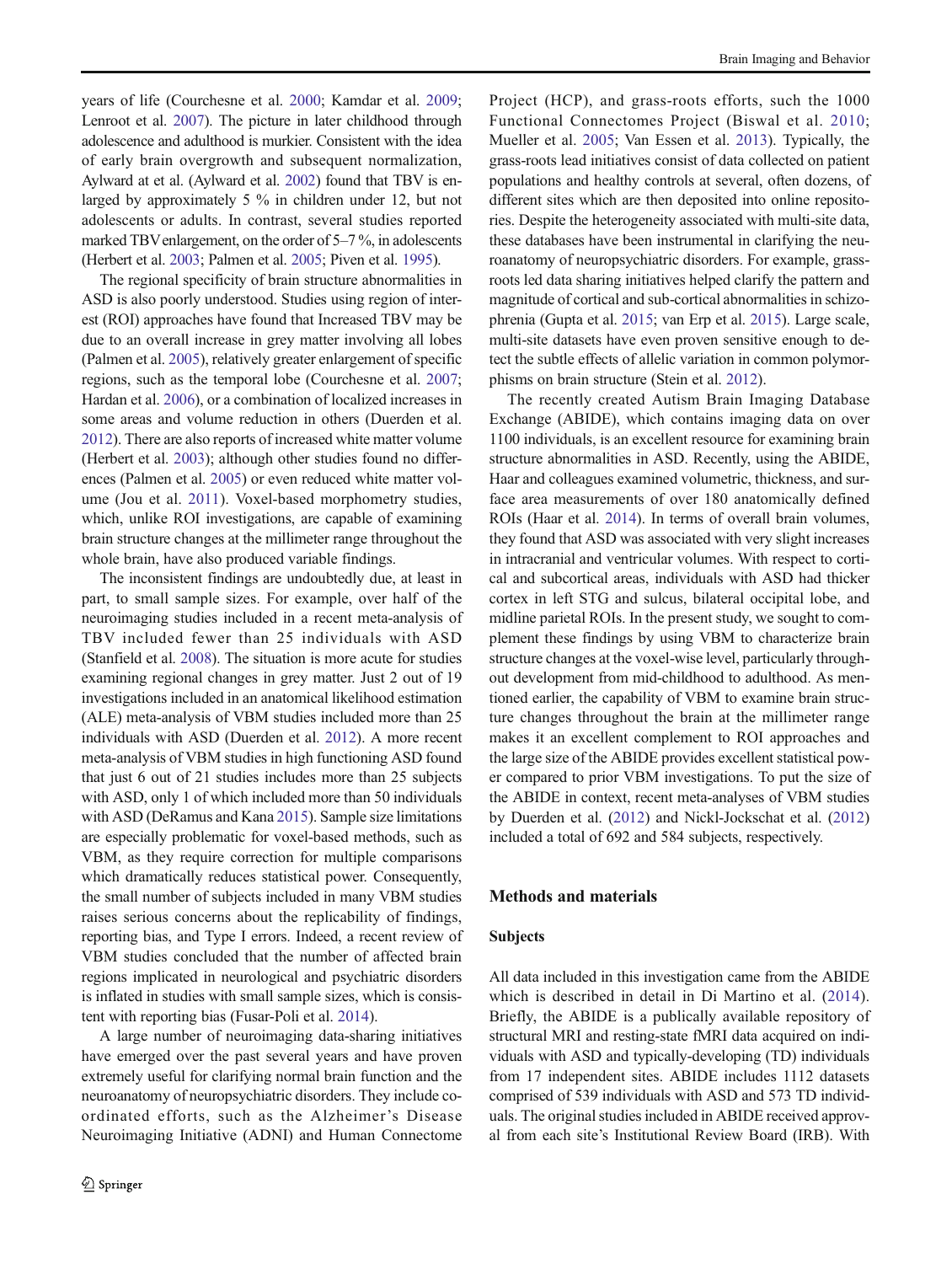respect to diagnostic procedures, most sites used the Autism Diagnostic Interview-Revised (Lord et al. [1994\)](#page-9-0) or the Autism Diagnostic Observation Schedule (Lord et al. [2000](#page-9-0)). In addition to diagnostic classification, each site provided basic phenotypic data on each subject, including age and sex. Most sites also included a measure of intellectual functioning.

#### All subjects and matched samples cohorts

In an effort to maximize statistical power, while also limiting the impact of potential confounds associated with multi-site investigations, two sets of analysis were performed on overlapping samples extracted from the ABIDE. The first sample, the "All Subjects" cohort, included 833 subjects with structural MRI scans that met our quality control criteria described below. From the sample of 833 subjects, we extracted a "Matched Samples" cohort in which ASD and TD subjects were matched within each site on age  $(\pm 2 \text{ years})$  and sex. Critically, it has been shown that balancing the number of cases to controls within each site effectively mitigates site effects in between groups contrasts, whereas unbalanced numbers of cases to controls has the opposite effect (Takao et al. [2014\)](#page-10-0). Matching was performed objectively using the Case– control Matching feature in the Statistical Package for the Social Sciences (SPSS). The "Matched Samples" cohort consisted of 600 subjects (i.e. 300 case–control pairs). Demographic data for the "All Subjects" and "Matched Samples" cohorts are presented in Table [1.](#page-3-0)

# Structural neuroimaging data Pre-processing and quality control

A whole-brain T1-weighted volumetric Magnetization Prepared Rapid Gradient Echo (MPRAGE) structural MRI was acquired on every subject in the ABIDE (the parameters used at each site can be found at http:// fcon\_1000.projects.nitrc.org/indi/abide/). Each subject's structural scan was segmented into gray matter, white matter, and cerebral-spinal fluid (CSF) tissue classes using the VBM8 toolbox (<http://dbm.neuro.uni-jena.de/vbm/>) for SPM8 [\(http://](http://www.fil.ion.ucl.ac.uk/spm) [www.fil.ion.ucl.ac.uk/spm](http://www.fil.ion.ucl.ac.uk/spm)). Total grey matter, white matter, and total brain volume  $(TBV = GM + WM)$  was calculated for each subject from the native space segmented images. These variables served as the primary dependent variables in the total tissue volumes analyses. Following segmentation, the grey matter tissue class images were normalized to a template image included with the VBM8 toolbox, comprised of 550 subjects, using the high dimensional DARTEL normalization method (Ashburner [2007](#page-8-0)). Images were modulated by the non-linear component only during normalization since the goal of the voxel-wise analysis was to identify regional differences in grey matter volume after adjusting for total brain volume (i.e. linear components). The images were

interpolated to voxel dimensions of 1.5 mm isotropic resolution during DARTEL normalization and smoothed with a 6 mm kernel prior to statistical analysis.

Quality control was performed at multiple points in the data preprocessing. First, every structural scan was visually inspected, blind to diagnosis. Scans containing obvious artifacts (e.g., ghosting or blurring due to head motion) were excluded. Second, the accuracy of the spatial normalization step was visually inspected. Third, the segmentation accuracy was assessed by overlaying the segmented images on the original native space T1 structural scan and inspecting for segmentation errors (e.g. missing/misclassified tissue, failed skull stripping). Again, this step was done blind to diagnostic status. Scans with segmentation errors were excluded from further analysis. Finally, the "Check Sample Homogeneity using Covariance" function in VBM8 was used to identify outlier scans. Grey matter segmented images with mean values greater than two standard deviations from the sample mean were again visually inspected to ensure they did not contain artifacts. 279 subjects were excluded due to missing T1 image or obvious imaging artifacts  $(n=133)$ , and segmentation/normalization failure  $(n=146)$ . Examples of poor quality scans and segmentation failures are presented in Supplemental Figure 1.

#### Statistical analysis

## Group differences in total brain volumes and regional grey matter volume

Group differences in TBV were analyzed using univariate ANOVA. To identify selective differences in tissue volumes, a multivariate ANOVA (MANOVA) with tissue type (i.e. grey, white, CSF) entered as the dependent variables and diagnosis as a group factor was performed. In cases where there was a main effect of group, post-hoc univariate ANOVAs were carried out to determine which dependent variable(s) differed between groups. All analyses included age, sex, and site as covariates. TBV and total tissue volume analyses were followed up with VBM analysis to identify group differences in grey matter volume at the voxel-wise level. Specifically, within SPM8, the non-linear modulated grey matter tissue class images were entered into an independent groups t-test comparing ASD to TD individuals. VBM analyses included age, sex, and site as covariates and the contrast comparing ASD and TD groups was thresholded at the whole-brain, cluster-level Family-wise error corrected  $p = .05$  for voxelwise  $p$ -value = .001.

## Age effects

Given speculation that abnormalities in brain structure in ASD vary by developmental stage, we also examined group differences as a function of age. Most studies in the ABIDE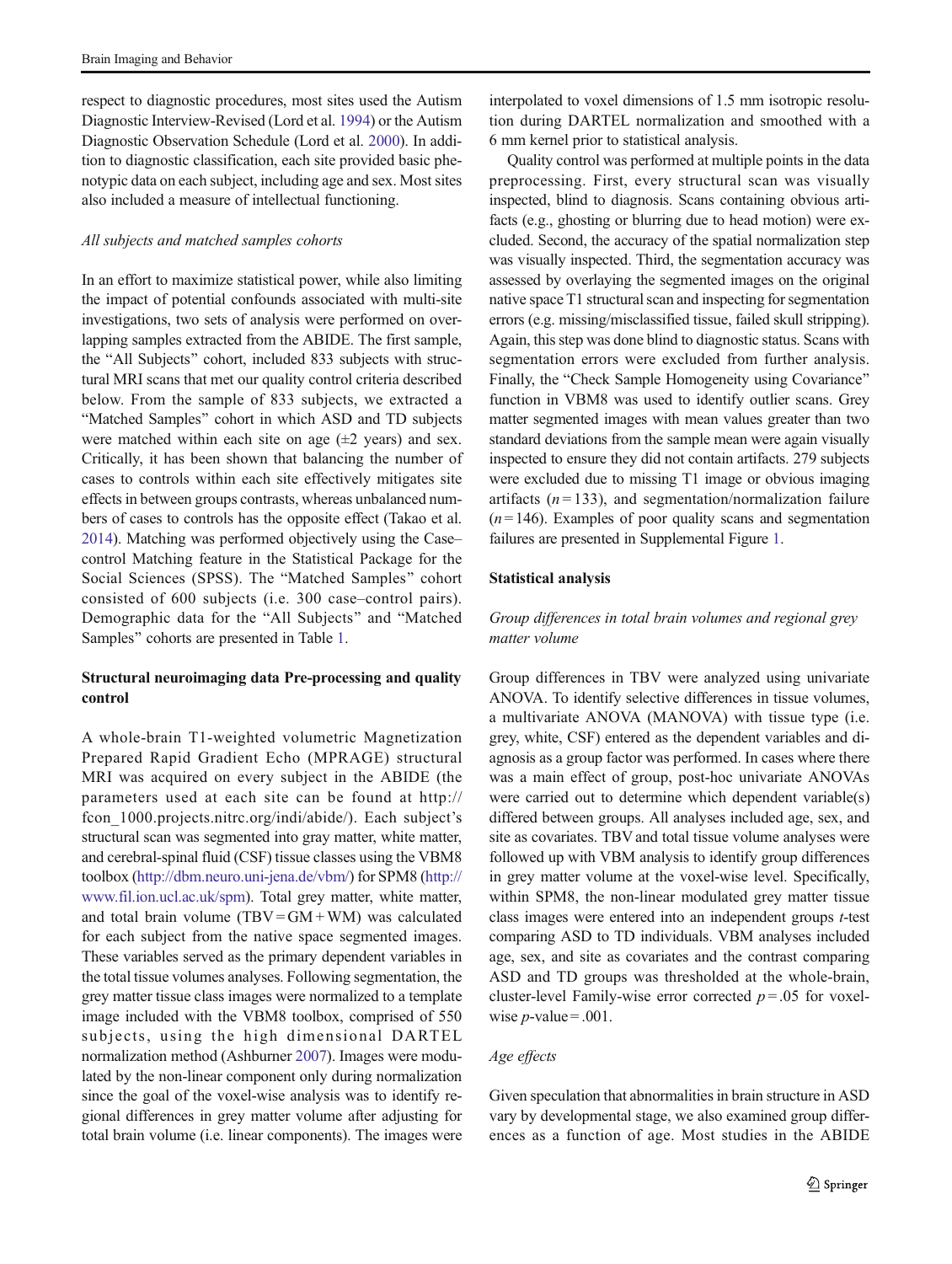| Site              | All Subjects cohort ( $n = 833$ ) |            |     |                |            |                  |      |      |           |            | Matched Samples Cohort ( $n = 600$ ) |             |               |            |     |                  |            |              |      |               |            |      |      |
|-------------------|-----------------------------------|------------|-----|----------------|------------|------------------|------|------|-----------|------------|--------------------------------------|-------------|---------------|------------|-----|------------------|------------|--------------|------|---------------|------------|------|------|
|                   | <b>Sex</b><br>$\mathbf n$         |            |     |                |            |                  |      | Age  |           |            |                                      | $\mathbf n$ |               | Sex        |     |                  |            | Age          |      |               |            |      |      |
|                   | TD                                | <b>ASD</b> | TD  |                | <b>ASD</b> |                  | p    | TD   |           | <b>ASD</b> |                                      | p           | TD            | <b>ASD</b> | TD  |                  | <b>ASD</b> |              | TD   |               | <b>ASD</b> |      | p    |
|                   |                                   |            | М   | F              | M          | F                |      | Mean | <b>SD</b> | Mean SD    |                                      |             |               |            | M   | F                | M          | F            | Mean | <b>SD</b>     | Mean SD    |      |      |
| Caltech           | 17                                | 18         | 13  | $\overline{4}$ | 14         | 4                | .927 | 27.6 | 9.6       | 27.7       | 10.5                                 | .971        | <sup>12</sup> | 12         | 9   | 3                | 9          | 3            | 24.6 | 8.5           | 24.9       | 8.3  | .937 |
| <b>CMU</b>        | 13                                | 14         | 10  | 3              | 11         | 3                | .918 | 26.8 | 5.7       | 26.4       | 5.8                                  | .828        | 12            | 12         | 10  | 2                | 12         | 2            | 26.2 | 6.0           | 26.3       | 6.1  | .867 |
| <b>KKI</b>        | 11                                | 7          | 8   | 3              | 6          |                  | .518 | 10.5 | 1.7       | 9.6        | 1.6                                  | .303        | 7             | 7          | 6   | 1                | 6          | 1            | 10.2 | 1.6           | 9.6        | 1.6  | .502 |
| Leuven 1          | 12                                | 14         | 12  | $\mathbf{0}$   | 14         | $\mathbf{0}$     |      | 23.8 | 2.8       | 21.9       | 4.1                                  | $.192 - 9$  |               | 9          | 9   | $\mathbf{0}$     | 9          | $\Omega$     | 22.7 | $2.2^{\circ}$ | 22.1       | 3.1  | .666 |
| Leuven 2          | 15                                | 8          | 11  | 4              | 5          | 3                | .591 | 14.6 | 1.6       | 14.3       | 0.8                                  | .555        | 8             | 8          | 5   | 3                | 5          | 3            | 14.2 | 1.5           | 14.3       | 0.8  | .968 |
| Max Munich        | 33                                | 22         | 29  | 4              | 19         | 3                | .869 | 26.2 | 9.8       | 27.7       | 14.5                                 | .645        | 18            | 18         | 15  | 3                | 15         | 3            | 24.5 | 11.8          | 24.8       | 11.6 | .944 |
| <b>NYU</b>        | 85                                | 46         | 62  | 23             | 37         | 9                | .341 | 17.0 | 6.3       | 17.3       | 7.7                                  | .817        | 43            | 43         | 36  | 7                | 36         | 7            | 15.6 | 6.3           | 16.1       | 6.2  | .733 |
| <b>OSHU</b>       | 15                                | 13         | 15  | $\mathbf{0}$   | 13         | $\mathbf{0}$     |      | 10.1 | 1.1       | 11.7       | 2.2                                  | .021        | 9             | 9          | 9   | $\mathbf{0}$     | 9          | $\Omega$     | 10.4 | 1.1           | 10.6       | 1.7  | .809 |
| Olin              | 14                                | 11         | 12  | 2              | 8          | 3                | .420 | 17.2 | 3.8       | 17.8       | 3.3                                  | .681        | 9             | 9          | 7   | 2                | 7          | 2            | 17.6 | 3.0           | 17.1       | 2.9  | .753 |
| Pitt              | 23                                | 24         | 20  | 3              | 20         | 4                | .727 | 19.9 | 6.7       | 18.6       | 7.6                                  | .564        | 18            | 18         | 17  | 1                | 17         | 1            | 19.2 | 7.2           | 19.3       | 7.7  | .991 |
| <b>SBL</b>        | 13                                | 14         | 13  | $\mathbf{0}$   | 14         | $\mathbf{0}$     |      | 33.2 | 7.0       | 32.9       | 6.9                                  | .911        | 7             | 7          | 7   | $\mathbf{0}$     | 7          | $\Omega$     | 32.0 | 7.8           | 32.6       | 7.4  | .891 |
| <b>SDSU</b>       | 18                                | 11         | 13  | 5              | 11         | $\boldsymbol{0}$ | .055 | 14.2 | 2.0       | 15.0       | 1.7                                  | .281        | 11            | 11         | 11  | $\boldsymbol{0}$ | 11         | $\mathbf{0}$ | 14.5 | 1.5           | 15.0       | 1.7  | .436 |
| Standford         | 6                                 | 10         | 3   | 3              | 6          | 4                | .696 | 10.2 | 1.9       | 9.9        | 1.6                                  | .796 5      |               | 5          | 2   | 3                | 2          | 3            | 10.1 | 2.1           | 10.3       | 1.5  | .909 |
| Trinity           | 24                                | 23         | 24  | $\mathbf{0}$   | 23         | $\mathbf{0}$     |      | 17.3 | 3.7       | 17.5       | 3.5                                  | .855        | 22            | 22         | 22  | $\mathbf{0}$     | 22         | $\mathbf{0}$ | 17.6 | 3.7           | 17.4       | 3.6  | .856 |
| UCLA <sub>1</sub> | 23                                | 33         | 19  | 4              | 29         | $\overline{4}$   | .307 | 13.8 | 2.0       | 13.4       | 2.5                                  | .532        | 22            | 22         | 19  | 3                | 19         | 3            | 13.9 | 2.1           | 13.5       | 2.5  | .573 |
| UCLA <sub>2</sub> | 8                                 | 12         | 6   | 2              | 12         | $\mathbf{0}$     | .068 | 12.5 | 0.7       | 12.8       | 1.9                                  | .6656       |               | 6          | 6   | $\mathbf{0}$     | 6          | 0            | 12.4 | 0.8           | 12.9       | 1.5  | .498 |
| UM <sub>1</sub>   | 47                                | 25         | 31  | 16             | 21         | $\overline{4}$   | .104 | 14.2 | 3.2       | 13.4       | 2.6                                  | .264        | 25            | 25         | 21  | 4                | 21         | 4            | 13.5 | 3.0           | 13.4       | 2.6  | .880 |
| UM <sub>2</sub>   | 14                                | 11         | 13  | 1              | 10         | 1                | .859 | 16.3 | 3.4       | 15.0       | 1.6                                  | .278        | 9             | 9          | 9   | $\mathbf{0}$     | 9          | $\Omega$     | 15.5 | 1.7           | 14.9       | 1.7  | .491 |
| <b>USM</b>        | 39                                | 56         | 39  | $\mathbf{0}$   | 56         | $\mathbf{0}$     |      | 21.9 | 7.8       | 22.9       | 7.8                                  | .554        | 35            | 35         | 35  | $\mathbf{0}$     | 35         | $\Omega$     | 22.5 | 6.7           | 22.3       | 6.6  | .897 |
| Yale              | 13                                | 18         | 9   | 4              | 12         | 6                | .880 | 12.9 | 2.7       | 13.1       | 3.1                                  | .903        | 13            | 13         | 9   | 4                | 9          | 4            | 12.9 | 2.7           | 12.7       | 3.1  | .829 |
| <b>Total</b>      | 443                               | 390        | 362 | 81             | 341        | 49               | .025 | 18.3 | 7.8       | 18.6       | 8.7                                  | .560        | 300           | 300        | 264 | 36               | 264        | 36           | 17.8 | 7.4           | 17.8       | 7.4  | .965 |

<span id="page-3-0"></span>Table 1 Demographics for all subjects and matched samples cohorts

included either children or adolescents/adults, but not both. Thus, age and site were not independent; there was a significant site by age interaction  $(x^2(57)=636.20, p<.001)$ . This is problematic from a statistical perspective as colinearity between covariates and independent variables is a potential confound when interpreting interactions. To avoid this confound, age was treated as a dichotomous rather than continuous variable and differences between ASD and TD were examined within specific age bands. Subjects were divided into four age bands based on quartiles of age distribution for the entire sample of subjects included in the ABIDE. The four age ranges were labelled as 'Children' (age 6–12.6 years), 'Young Adolescents' (age 12.7–16.1 years), 'Older Adolescents' (age 16.2–22 years), and 'Adults' (age > 22 years). The TBV, total tissue volumes, and VBM analyses described above were repeated within each age band. Demographic variables for each diagnostic group broken down by age band are presented in Supplemental Table 1.

## IQ Effects

We also investigated what effect, if any, IQ has on differences in brain structure between ASD and TD, and the relationship between brain volumes and IQ. Many sites reported a full-scale intelligence quotient (IQ) along with verbal and performance IQ (VIQ and PIQ, respectively). A small number of sites reported VIQ and PIQ, but not IQ. In these cases, VIQ and PIQ were averaged to create an IQ score. To determine if group differences in TBV were related to IQ differences, we repeated the primary analysis of TBVand tissue volumes, and the voxelwise analysis including IQ as an additional covariate. The relationship between TBV and IQ was evaluated using a linear regression analysis with TBVentered as the dependent variable and age, sex, site, diagnostic group and IQ entered as predictors. This analysis was repeated including the IQ by group interaction term to determine if the relationship between TBV and IQ differed between the ASD and TD groups.

# Results

## Total brain and tissue volumes in ASD and TD

TBV and tissue volumes for the All Subjects and Matched Samples cohorts are presented in Fig. [1.](#page-4-0) Results within each site are presented in Supplemental Figures 2 and 3.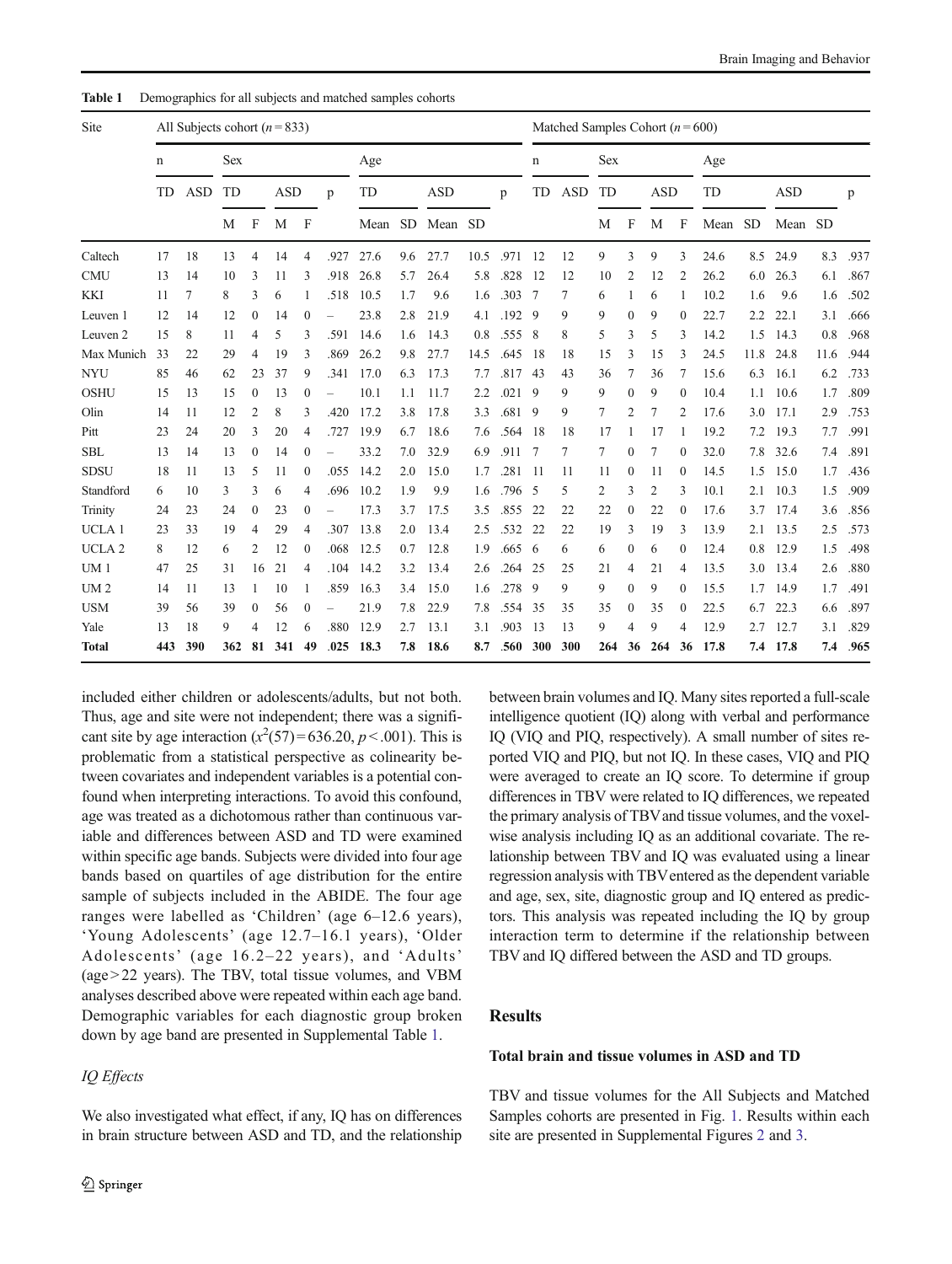<span id="page-4-0"></span>

Fig. 1 Total brain and tissue volumes in individuals with autism spectrum disorder (*ASD*) and typical development (*TD*). Left panel: results of the "All Subjects" analysis which included all individuals within the ABIDE with usable structural neuroimaging data. Right panel: results of the "Matched Samples" analysis which included ASD

All Subjects Cohort TBV was significantly larger in ASD compared to TD by 1.58 % (adjusted volumes: 1257.9 ml vs. 1238.3 ml; F(1828) = 5.63,  $p = .018$ ). The MANOVA with grey matter, white matter, and CSF entered as dependent variables revealed a main effect of group  $(F(3826) = 5.16,$  $p = .002$ ). As shown in Fig. 1, the tissue main effect of group was due to a 2.17 % enlargement in total gray matter volume in ASD (adjusted volumes: 730.6 ml vs. 714.4 ml;  $F(1828) = 10.45$ ,  $p = .001$ ); no group differences were detected for white matter (527.3 ml vs. 523.8 ml;  $F(1828) = 0.62$ ,  $p = .432$ ) and CSF volumes (237.5 ml vs. 233.9 ml;  $F(1828) = 1.22, p = .270$ .

Matched Subjects Cohort Consistent with the analysis of all subjects, TBV was approximately 1.27 % larger in ASD compared to TD (1260.4 vs. 1244.6 ml) within the Matched Samples cohort; however, this difference did not reach statistical significance (F(1595)=2.56,  $p = .110$ ). Also consistent with the analysis of all subjects, total grey matter volume was significantly larger in ASD by approximately 1.75 % (732.6 vs. 720.0 ml;  $F(1595) = 4.58$ ,  $p = .033$ ); however, the overall MANOVA with tissue type entered as the dependent variables only reached trend significance  $(F(3593) = 2.42)$ ,  $p = .065$ ).



and TD individuals matched within each site on the basis of age  $( \pm$ 2 years) and sex. All volumes adjusted for age, sex, and site. Error bars indicate standard error of the mean. Abbreviations: CSF Cerebrospinal Fluid, GM Grey Matter, TBV Total Brain Volume, WM White Matter. \* Significant difference between groups ( $p \le 0.05$ )

## Regional grey matter volume in ASD: voxel-based morphometry

Results of the VBM analyses of voxel-wise grey matter volume are presented in Table [2](#page-5-0) and Fig. [2.](#page-5-0) In light of modest group differences in TBV between ASD and TD, it is important to reiterate that the analysis of modulated, normalized images in VBM, as performed here, controls for individual differences in TBV. Within the All Subjects cohort, VBM analysis revealed a single cluster located in the left anterior superior temporal gyrus (STG) (MNI coordinates: −66−6−2) of increased grey matter volume in ASD compared to TD. There were no areas of grey matter where the TD group demonstrated significantly greater volume than the ASD group. No significant group differences were detected in the Matched Samples cohort.

### Age effects

All Subjects Cohort Results of total tissue volumes comparing ASD and TD within each age band are presented in Fig. 1. In Children (age range 6 to 12.7 years), there was a nonsignificant trend towards increased TBV in ASD (1221.0 ml vs. 1191.0 ml;  $(F(1197) = 3.25, p = .073)$ . MANOVA with grey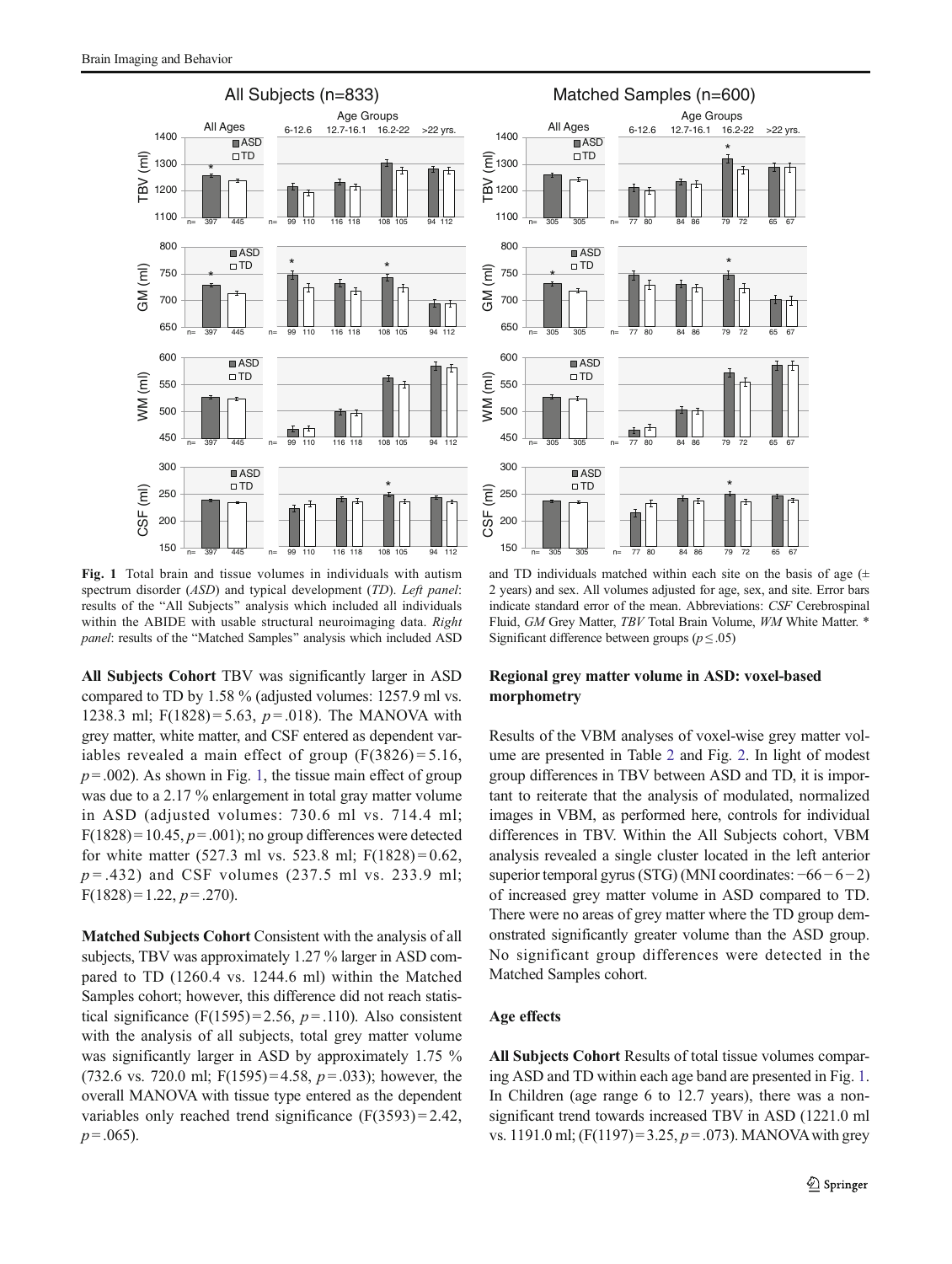<span id="page-5-0"></span>

|                                        | Cohort     |                            |      |         |       |                            |                            |  |                                                       |       |                  |  |  |  |
|----------------------------------------|------------|----------------------------|------|---------|-------|----------------------------|----------------------------|--|-------------------------------------------------------|-------|------------------|--|--|--|
|                                        |            | All subjects $(n=833)$     |      |         |       | Matched Samples $(n=600)$  |                            |  |                                                       |       |                  |  |  |  |
|                                        | <b>MNI</b> |                            |      | t-value | $p^a$ | Cluster                    | <b>MNI</b>                 |  | t-value                                               | $p^a$ | Cluster<br>Sizeb |  |  |  |
|                                        | X          | У                          |      |         |       | Sizeb                      | У<br>X                     |  | $\mathbf{Z}% ^{T}=\mathbf{Z}^{T}\times\mathbf{Z}^{T}$ |       |                  |  |  |  |
| <b>Entire Sample</b>                   |            |                            |      |         |       |                            |                            |  |                                                       |       |                  |  |  |  |
| ASD > TD                               |            |                            |      |         |       |                            | No Significant Differences |  |                                                       |       |                  |  |  |  |
| Left Superior Temporal Gyrus           | $-66$      | $-6$                       | $-2$ | 4.41    | .023  | 574                        |                            |  |                                                       |       |                  |  |  |  |
| TD > ASD                               |            | No Significant Differences |      |         |       |                            | No Significant Differences |  |                                                       |       |                  |  |  |  |
| Children (age $6-12.6$ years)          |            |                            |      |         |       |                            |                            |  |                                                       |       |                  |  |  |  |
| ASD > TD                               |            | No Significant Differences |      |         |       |                            | No Significant Differences |  |                                                       |       |                  |  |  |  |
| TD > ASD                               |            | No Significant Differences |      |         |       |                            | No Significant Differences |  |                                                       |       |                  |  |  |  |
| Young Adolescents (age 12.7-16.1 year) |            |                            |      |         |       |                            |                            |  |                                                       |       |                  |  |  |  |
| ASD > TD                               |            | No Significant Differences |      |         |       |                            | No Significant Differences |  |                                                       |       |                  |  |  |  |
| TD > ASD                               |            | No Significant Differences |      |         |       |                            | No Significant Differences |  |                                                       |       |                  |  |  |  |
| Older Adolescents (age 16.2–22 years)  |            |                            |      |         |       |                            |                            |  |                                                       |       |                  |  |  |  |
| ASD > TD                               |            | No Significant Differences |      |         |       |                            | No Significant Differences |  |                                                       |       |                  |  |  |  |
| TD > ASD                               |            |                            |      |         |       | No Significant Differences |                            |  |                                                       |       |                  |  |  |  |
| Left Central Sulcus                    | $-48$      | $-15$                      | 43   | 4.10    | .002  | 891                        |                            |  |                                                       |       |                  |  |  |  |
| Adults (age $>$ 22 years)              |            |                            |      |         |       |                            |                            |  |                                                       |       |                  |  |  |  |
| ASD > TD                               |            | No Significant Differences |      |         |       |                            | No Significant Differences |  |                                                       |       |                  |  |  |  |
| $TD$ > ASD                             |            | No Significant Differences |      |         |       |                            | No Significant Differences |  |                                                       |       |                  |  |  |  |

Abbreviations: ASD Autism Spectrum Disorder, MNI Montreal Neurological Institute, TD Typically Developed

<sup>a</sup> cluster-level Family-Wise Error (*FWE*) corrected  $p=0.05$  for voxel-wise  $p=0.01$ 

 $<sup>b</sup>$  in voxels (voxel size = 1.5 mm isotropic)</sup>

matter, white matter, and CSF entered as dependence variables was significant (F(3195)=2.88,  $p=037$ ) due to significant enlargement of grey matter in ASD (752.6 ml vs. 724.2 ml;  $F(1197)=6.33, p=.013$ , but not white matter and CSF (Fvalues < 1.56,  $p > 0.213$ ). In the Young Adolescent cohort (age



Fig. 2 Grey matter abnormalities in individuals with autism spectrum disorder (*ASD*). Top Panel: within the All Subjects cohort ( $n = 833$ ), individuals with ASD exhibited greater grey matter volume in the left anterior superior temporal gyrus (MNI coordinates: −66 − 6 − 2, cluster size = 574 voxels) compared to typical development  $(TD)$  individuals. No significant differences were detected in the Matched Samples cohort  $(n = 600)$ 

range 12.7 to 16.1 years), no significant differences in TBVor total tissue volumes were detected (TBV:  $F(1208) = 0.86$ ,  $p = 0.355$ ; MANOVA F(3206) = 1.60,  $p = 0.192$ ). In Older Adolescents, TBV was increased in ASD compared to TD at the trend significance level (1303.2 ml vs. 1272.2 ml;  $F(1208) = 3.33$ ,  $p = .069$ ). The MANOVA examining group differences in tissue volumes was significant  $(F(3206) = 3.07, p = .029)$  due to the fact that grey matter volume was significantly increased in ASD (742.4 ml vs. 722.4; F(1208)=4.45,  $p = .036$ ), as was CSF volume (247.7 ml vs. 235.5 ml; F(1208) = 5.30,  $p = .022$ ). In Adults, no significant differences in TBV (F(1200) = 0.19,  $p = .891$ ) and total tissue volumes were detected (MANOVA F(3198) = 0.90,  $p = .445$ ).

Matched Samples Cohort Results of total tissue volumes comparing ASD and TD within each age band presented in Fig. [1](#page-4-0). There was no difference in TBV between TD and ASD groups within the children age band  $(F(1146) = 0.40,$  $p = .527$ ). Similarly, the MANOVA did not reveal any group differences for tissue type  $(F(3144) = 1.64, p = .184)$ . No group differences in TBV and total tissue volumes were detected in the Young Adolescents age band (all F-values < 0.54, p-values > .618). In the Older Adolescents age band, TBV was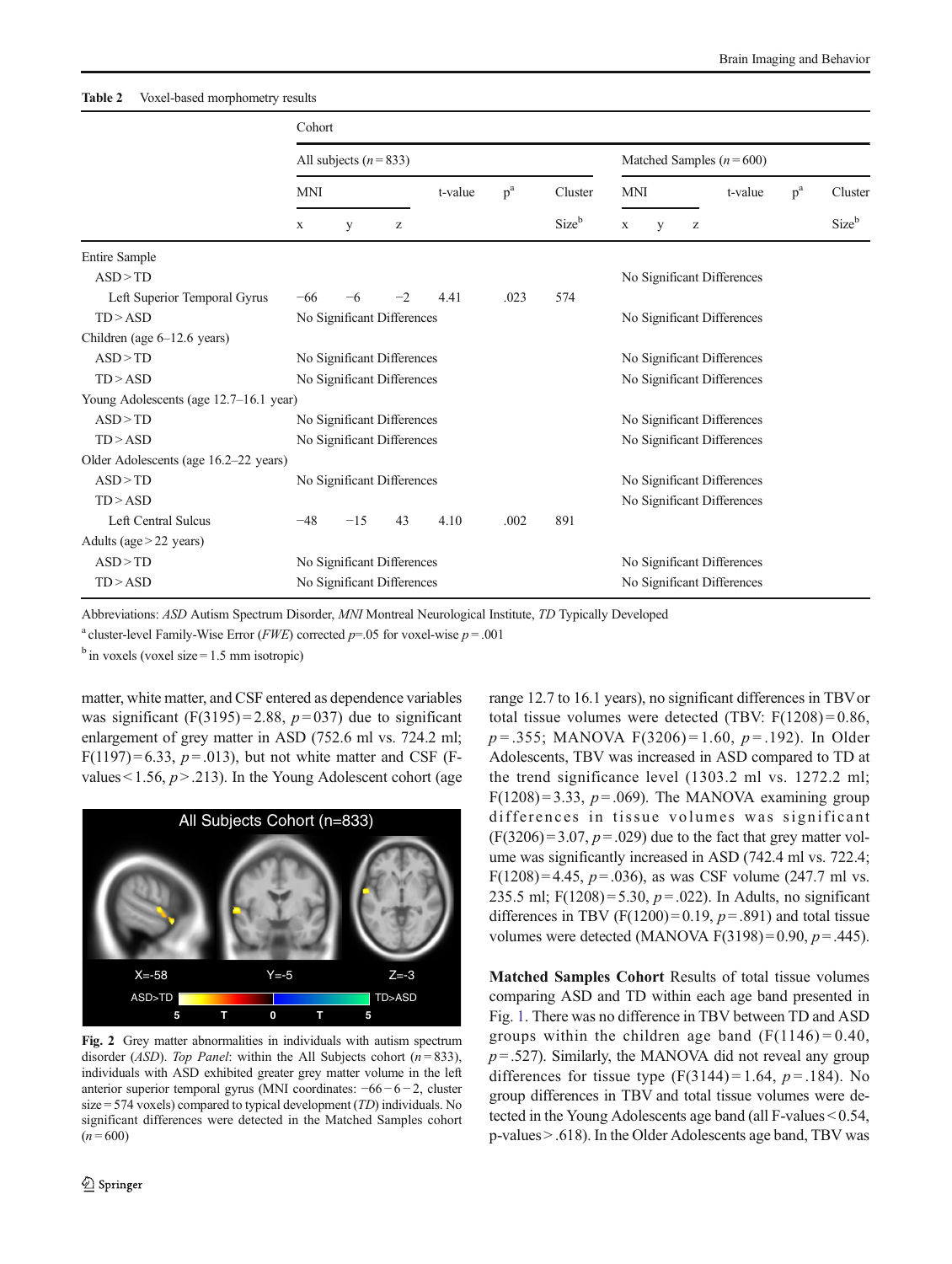significantly increased in ASD (1318.6 ml vs. 1276.2 ml; F(1146) = 4.17,  $p = .043$ ). The MANOVA was significant  $(F(3144) = 3.07, p = .030)$  due to the fact that grey matter and CSF volumes were increased in ASD (grey matter: 747.6 ml vs. 722.2 ml,  $F(1146) = 4.70$ ,  $p = .032$ ; CSF: 249.9 ml vs. 234.7 ml,  $F(1146) = 6.12$ ,  $p = .015$ ).

No group differences in TBV and tissue volumes were detected in the Adult age band (all F-values  $< 0.77$ , pvalues  $> 0.517$ ).

VBM Results of the voxel-wise analysis in each age band are presented in Table [2](#page-5-0) and Fig. [2](#page-5-0). Within the All Subjects cohort, no group differences were detected in the children, young adolescents and adult age groups. In the Older Adolescent group, there were no regions in the grey matter where ASD demonstrated greater volume than TD. However, older adolescents with ASD demonstrated reduced grey matter volume in a single cluster located in the left central sulcus (MNI coordinates −48−15 43). Within the Matched Subjects cohort, no group differences were detected in any age band.

## IQ Effects

All Subjects Cohort IQ was available on 814 of the 833 individuals included in the All Subjects cohort. Three subjects with IQ < 70 were excluded leaving a total of 811 subjects (ASD  $n = 381$ ; TD  $n = 430$ ) in the following analyses. Consistent with the results of the primary analysis, TBV remained significantly enlarged in ASD by 2.02 % compared to TD after covarying for IQ (1259.0 ml vs. 1234.0 ml;  $F(5805) = 8.71$ ,  $p = .003$ ). Similarly, the group effect for the MANOVA of tissue types also remained significant  $(F(3803) = 4.90, p = .002)$  due significant enlargement of grey matter in ASD (732.2 ml vs. 714.1 ml; F(1805) = 12.48,  $p < .001$ ). No group differences in white matter and CSF were detected (F-values  $< 2.37$ , p-values  $> 0.124$ ). As shown in Supplementary Figure 4, the results of the voxel-wise analysis also remained unchanged when FIQ was added as a covariate. Grey matter volume in a cluster located in the left anterior STG (MNI coordinates  $-66 - 4 - 2$ ) was significantly increased in ASD ( $t = 4.38$ ,  $p_{FWE}$  cluster level corrected = .002; cluster size = 993 voxels). No regions of decreased grey matter volume were detected in ASD.

The linear regression analysis with TBV entered as the dependent variable and age, sex, site, diagnostic group, and FIQ entered as predictors was significant  $(F(5805) = 44.56,$  $p < .001$ ). This was due, in part, to a significant correlation between TBV and IQ (partial  $r = 0.16$ ,  $p < .001$ ). Scatterplots for the Correlations between TBV and IQ are presented in Supplemental Figure 5. In the TD group, the partial correlation between TBV and IQ was  $r = .20$ ,  $p < .001$ , indicating that IQ accounted for 4.0 % of the variance in TBV. The partial correlation in ASD was  $r = .13$ ,  $p < .011$  indicating that IQ accounted for about 1.7 % of the variance in TBV. Repetition of the linear regression analysis after including an IQ by group interaction term indicated that the correlation between TBV and IQ, while diminished in ASD, did not significantly differ between groups (group x IQ interaction term  $t(804)=1.38, p=.169$ .

Matched Samples Cohort IQ was available on 592 subjects. Two individuals with IQ < 70 were excluded leaving a total of 590 subjects (ASD  $n=297$ ; TD  $n=293$ ) in the following analyses. Adjusted for IQ, TBV was significantly larger in ASD by approximately 1.94 % (1263.8 ml vs. 1239.8 ml;  $(F(1584)=5.73, p=.017)$ . The group effect within the MANOVA was significant  $(F(3582)=2.90, p=.034)$  due to the fact that grey matter volume increased in ASD (735.3 ml vs. 718.6 ml; F(1584) = 7.73,  $p = .006$ ). For the VBM analysis, no significant differences were detected with IQ included as a covariate which is consistent with the Matched Subjects analysis that did not include IQ as a covariate.

The linear regression analysis with TBV entered as the dependent variable and age, sex, site, diagnostic group, and FIQ entered as predictors was significant  $(F(5584) = 27.39)$ ,  $p < .001$ ) due, in part, to a significant correlation between TBV and IQ (partial  $r = 0.19$ ,  $p < .001$ ). Scatterplots for the Correlations between TBV and IQ are presented in Supplemental Figure 5. In the TD group, the partial correlation between TBV and IQ was  $r = .21$ ,  $p < .001$ , indicating that IQ accounted for 4.4 % of the variance in TBV. The partial correlation in ASD was  $r = .17$ ,  $p < .003$  indicating that IQ accounted for about 2.9 % of the variance in TBV. Repetition of the linear regression analysis after including an IQ by group interaction term indicated that the correlation between TBV and IQ, while diminished in ASD, did not significantly differ between groups (group x FIQ interaction term  $t(583)=0.77, p=.441$ ).

### Discussion

Using the vast resource of the ABIDE, we were able to examine brain structure in a large sample of individuals with and without ASD. In keeping with previous studies (Courchesne et al. [2003](#page-8-0); Freitag et al. [2009;](#page-8-0) Hazlett et al. [2005](#page-9-0)), we found that TBV was enlarged in ASD due to a selective increase in total grey matter volume. This effect was significant in the All Subjects cohort, which included 833 individuals, but only reached trend significance in the smaller Matched Samples cohort ( $n = 600$ ) which provided stringent control over potential confounds inherent to multi-site studies by matching cases to controls on age and sex within each site. However, after controlling for IQ, significant TBV enlargement in ASD was also detected in the Matched Samples cohort. Despite different image processing tools (i.e. VBM vs. FreeSurfer), statistical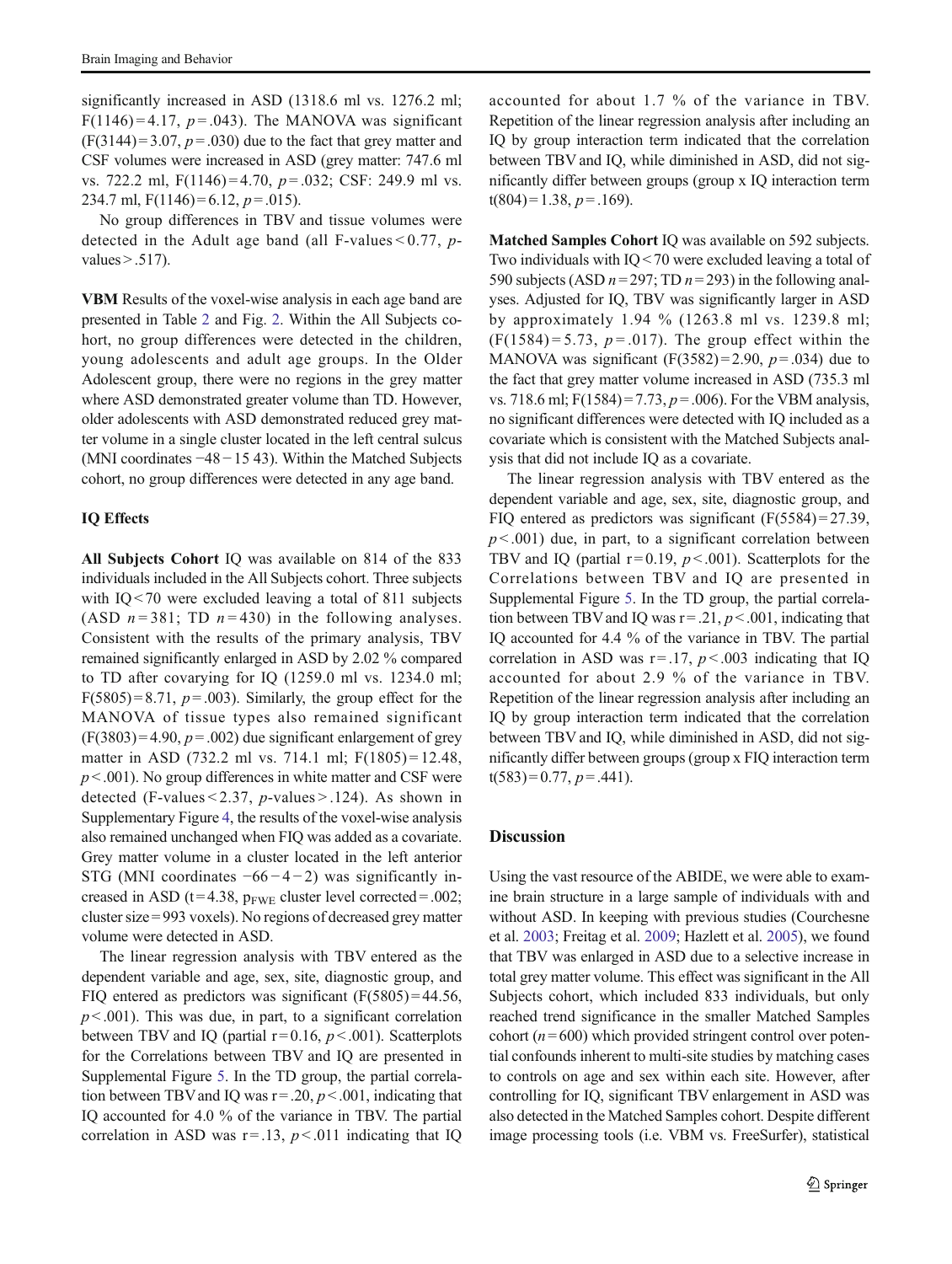methods, quality control criteria, and outcome variables (TBV vs. ICV), the current results are very similar to the previous investigation of the ABIDE by Haar and colleagues which reported a very slight increase in ICV in ASD (Haar et al. [2014\)](#page-9-0). Consequently, it appears that TBV and grey matter enlargement in ASD is remarkably subtle, on the order of 1– 2 %, and the generally modest significance level reached for most analyses is striking given the large sample sizes.

The ABIDE does not contain longitudinal data; however, we were able to examine age effects cross-sectionally. TBV and gray matter volume peaked in adolescence, while white matter continued to increase, which is consistent with prior developmental studies and meta-analyses (Durston et al. [2001;](#page-8-0) Giedd et al. [1999;](#page-9-0) Hedman et al. [2012](#page-9-0)). Although larger total cerebral and gray matter volumes in the ASD group contributed to more pronounced peaks in childhood and adolescence, the overall growth trajectories were very similar in the ASD and the TD groups. This suggests that the same basic processes are at play, but the extent and timing may differ subtly in ASD, at least for individuals aged 6 and older. The adults had remarkably similar volumes for all tissue classes, suggesting normalization of global structural differences over time, which is consistent with a recent VBM study of high functioning adults (Riedel et al. [2014\)](#page-9-0) as well as Duerden et al.'s (Duerden et al. [2012\)](#page-8-0) meta-analysis reporting no grey matter differences in adults with ASD. This resolution in adulthood may result from a compensatory drop in grey matter volume sometime in late adolescence or early adulthood for individuals with ASD that is enhanced relative to the drop seen in typical adolescents. The lack of group differences in TBV and total tissue volumes in adults with ASD clarifies a mixed literature on the developmental extent of brain volume differences in ASD, with some studies reporting increased volume persisting into adulthood (Freitag et al. [2009](#page-8-0); Hazlett et al. [2006;](#page-9-0) Piven et al. [1995\)](#page-9-0), but others reporting resolution of group differences by adulthood (Aylward et al. [2002;](#page-8-0) Courchesne et al. [2001](#page-8-0); Ecker et al. [2012;](#page-8-0) Hallahan et al. [2009\)](#page-9-0).

In addition to examining total brain and tissue volumes, a major goal of this investigation was to identify regional grey matter abnormalities in ASD. Using VBM, we found that grey matter expansion in ASD was relatively more pronounced in the left anterior STG. This finding is generally consistent with prior studies identifying altered morphometry in the temporal lobe in ASD (Brieber et al. [2007](#page-8-0); McAlonan et al. [2005\)](#page-9-0), and the STG as a potentially important biomarker of ASD (Mueller et al. [2013](#page-9-0); Pierce [2011](#page-9-0); Waiter et al. [2004\)](#page-10-0). This finding remained significant even after controlling for IQ. However, it is critical to point out that no group differences in regional grey matter were identified in the Matched Samples cohort, which included 300 case–control pairs. This is consistent with Haar and colleagues who reported no volumetric differences in grey matter using an ROI approach with date from the ABIDE (Haar et al. [2014\)](#page-9-0). They did, however, find increased cortical thickness in several ROIs, including the left STG. The anterior region of the left STG we identified in the larger sample is associated with semantic language comprehension (Lau et al. [2013\)](#page-9-0) and response selectivity for human speech sounds (DeWitt and Rauschecker [2012\)](#page-8-0), corroborating previous findings that the structure of the STG impacts aberrant language and communication development in ASD (Bigler et al. [2007](#page-8-0)).

When examining age effects, older adolescents with ASD in the All Subjects cohort exhibited a single cluster of decreased grey matter volume in the left central sulcus. No significant regional differences were found in other age bands, or in any age band within the Matched Samples cohort. Decreased left central sulcus grey matter volume in older adolescents is consistent with functional findings of less coherent central sulcus response in ASD during a sensorimotor task (Muller et al. [2001](#page-9-0)).

As touched upon earlier, we were struck by the minimal, highly localized group differences in morphometry in a very large sample of individuals with ASD. This is particularly striking given the extensive neural network models that have been hypothesized to be involved in the neuropathology of ASD (McAlonan et al. [2005;](#page-9-0) Muller [2007](#page-9-0)). It is noteworthy that within a sample of over 800 individuals, significant group differences were so minimal and localized to regions that are more involved with language and sensorimotor function than with reciprocal social interaction, the defining clinical feature of ASD. This contrasts with previous studies of much smaller samples that have reported widespread group differences in the insula (Radeloff et al. [2014](#page-9-0)), cingulate (Greimel et al. [2013\)](#page-9-0), as well as various temporal (Greimel et al. [2013](#page-9-0)), parietal (Ecker et al. [2012;](#page-8-0) Greimel et al. [2013\)](#page-9-0), and prefrontal (Duerden et al. [2012](#page-8-0); Ecker et al. [2012\)](#page-8-0) lobe structures. It's possible that the relative lack of such findings in the current study is due to methodological differences between studies and symptom heterogeneity. However, the possibility that some, possibly many of the neuroanatomical findings in ASD are false positives must also be considered. As touched upon earlier, the vast majority of anatomical imaging studies included relatively few subjects, less than 25 individuals with ASD in many cases (Duerden et al. [2012\)](#page-8-0). Small studies are prone to producing unreliable results; an effect that is compounded by publication bias and the use of samples of convenience in neuroimaging studies (Falk et al. [2013;](#page-8-0) Ioannidis et al. [2014\)](#page-9-0).

In conclusion, the current study leveraged the unprecedented power of the ABIDE to investigate brain structure differences in individuals with ASD. While increased total brain/ gray matter volume in ASD was replicated, it was a small increase, and was absent in the adult subgroup. It was, however, robust to IQ effects as group differences remained after accounting for IQ differences. This was in spite of a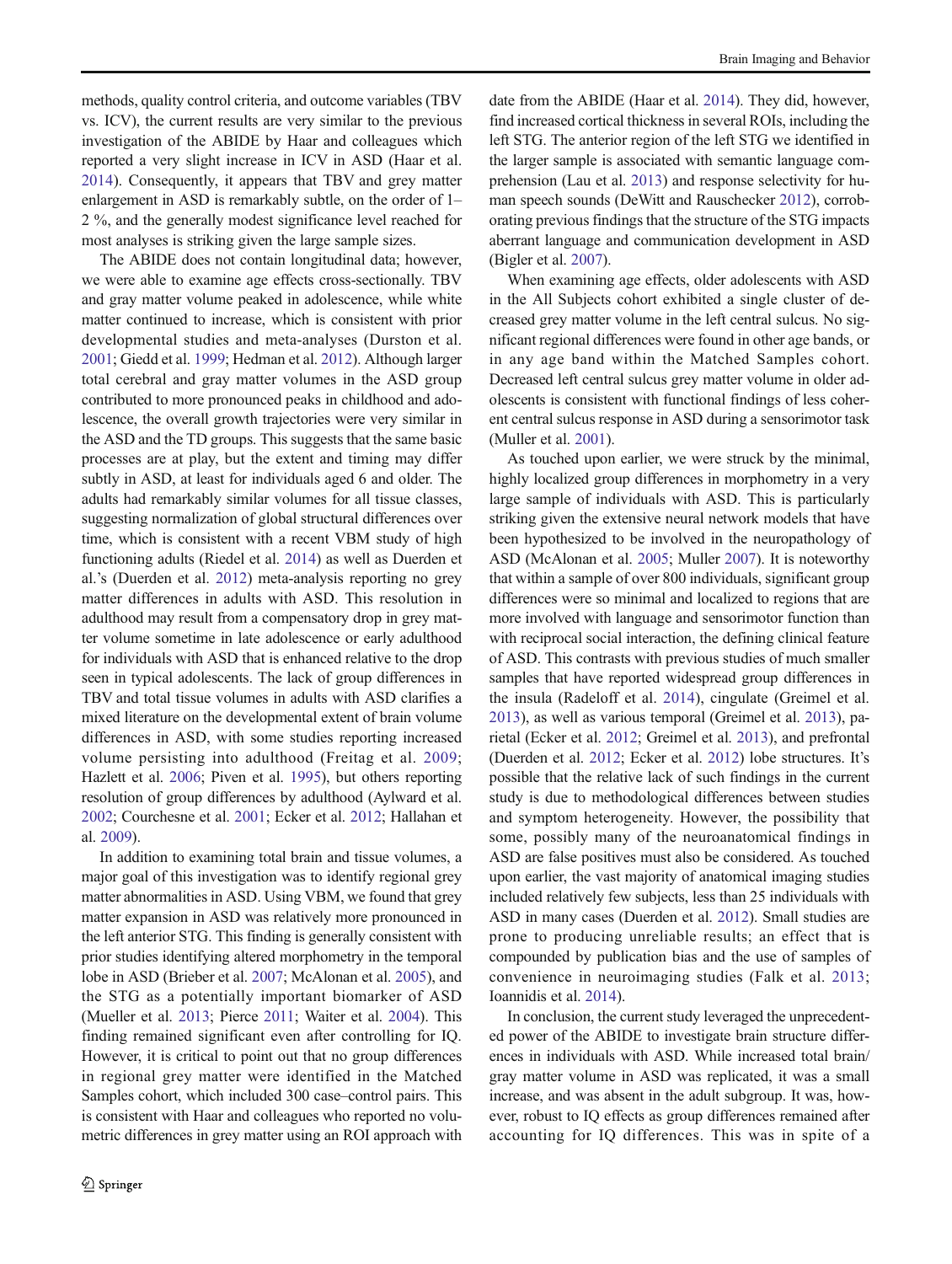<span id="page-8-0"></span>significant amount of variance in total brain volume that was accounted for by IQ, which has been reported in previous studies (Freitag et al. 2009). These findings represent the largest VBM study to date of brain structure in ASD; the ABIDE will undoubtedly provide the autism research community with unprecedented opportunity to assess brain structure and function in ASD on a scale that will help to clarify discrepancies in the literature.

#### Compliance with ethical standards

Disclosures No commercial support was received for the preparation of this manuscript and the authors have no conflicts of interest to report.

Ethical Approval All procedures performed in studies involving human participants were in accordance with the ethical standards of the institutional and/or national research committee and with the 1964 Helsinki declaration and its later amendments or comparable ethical standards.

Informed Consent Informed consent was obtained from all individual participants included in the original data sources on which this study is based.

Funding This research was supported by funding from NIMH R21MH101321 (C.J.C. & N.D.W.) and the Jack Martin, MD., Research Professorship in Psychopharmacology (held by N.D.W.).

## References

- Ashburner, J. (2007). A fast diffeomorphic image registration algorithm. NeuroImage, 38, 95–113.
- Aylward, E. H., Minshew, N. J., Field, K., Sparks, B. F., & Singh, N. (2002). Effects of age on brain volume and head circumference in autism. Neurology, 59, 175–183.
- Bigler, E. D., Mortensen, S., Neeley, E. S., Ozonoff, S., Krasny, L., Johnson, M., Lu, J., Provencal, S. L., McMahon, W., & Lainhart, J. E. (2007). Superior temporal gyrus, language function, and autism. Developmental Neuropsychology, 31, 217–238.
- Biswal, B. B., Mennes, M., Zuo, X. N., Gohel, S., Kelly, C., Smith, S. M., Beckmann, C. F., Adelstein, J. S., Buckner, R. L., Colcombe, S., Dogonowski, A. M., Ernst, M., Fair, D., Hampson, M., Hoptman, M. J., Hyde, J. S., Kiviniemi, V. J., Kotter, R., Li, S. J., Lin, C. P., Lowe, M. J., Mackay, C., Madden, D. J., Madsen, K. H., Margulies, D. S., Mayberg, H. S., McMahon, K., Monk, C. S., Mostofsky, S. H., Nagel, B. J., Pekar, J. J., Peltier, S. J., Petersen, S. E., Riedl, V., Rombouts, S. A., Rypma, B., Schlaggar, B. L., Schmidt, S., Seidler, R. D., Siegle, G. J., Sorg, C., Teng, G. J., Veijola, J., Villringer, A., Walter, M., Wang, L., Weng, X. C., Whitfield-Gabrieli, S., Williamson, P., Windischberger, C., Zang, Y. F., Zhang, H. Y., Castellanos, F. X., & Milham, M. P. (2010). Toward discovery science of human brain function. Proceedings of the National Academy of Sciences of the United States of America, 107, 4734–4739.
- Brieber, S., Neufang, S., Bruning, N., Kamp-Becker, I., Remschmidt, H., Herpertz-Dahlmann, B., Fink, G. R., & Konrad, K. (2007). Structural brain abnormalities in adolescents with autism spectrum disorder and patients with attention deficit/hyperactivity disorder. Journal of Child Psychology and Psychiatry, 48, 1251–1258.
- Campbell, M., Rosenbloom, S., Perry, R., George, A. E., Kricheff, I. I., Anderson, L., Small, A. M., & Jennings, S. J. (1982). Computerized axial tomography in young autistic children. The American Journal of Psychiatry, 139, 510–512.
- Courchesne, E., Chisum, H. J., Townsend, J., Cowles, A., Covington, J., Egaas, B., Harwood, M., Hinds, S., & Press, G. A. (2000). Normal brain development and aging: quantitative analysis at in vivo MR imaging in healthy volunteers. Radiology, 216, 672–682.
- Courchesne, E., Karns, C. M., Davis, H. R., Ziccardi, R., Carper, R. A., Tigue, Z. D., Chisum, H. J., Moses, P., Pierce, K., Lord, C., Lincoln, A. J., Pizzo, S., Schreibman, L., Haas, R. H., Akshoomoff, N. A., & Courchesne, R. Y. (2001). Unusual brain growth patterns in early life in patients with autistic disorder: an MRI study. Neurology, 57, 245–254.
- Courchesne, E., Carper, R., & Akshoomoff, N. (2003). Evidence of brain overgrowth in the first year of life in autism. JAMA, 290, 337–344.
- Courchesne, E., Pierce, K., Schumann, C. M., Redcay, E., Buckwalter, J. A., Kennedy, D. P., & Morgan, J. (2007). Mapping early brain development in autism. Neuron, 56, 399–413.
- DeRamus, T. P., & Kana, R. K. (2015). Anatomical likelihood estimation meta-analysis of grey and white matter anomalies in autism spectrum disorders. Neuroimage Clinical, 7, 525–536.
- DeWitt, I., & Rauschecker, J. P. (2012). Phoneme and word recognition in the auditory ventral stream. Proceedings of the National Academy of Sciences of the United States of America, 109, E505–E514.
- Di Martino, A., Yan, C. G., Li, Q., Denio, E., Castellanos, F. X., Alaerts, K., Anderson, J. S., Assaf, M., Bookheimer, S. Y., Dapretto, M., Deen, B., Delmonte, S., Dinstein, I., Ertl-Wagner, B., Fair, D. A., Gallagher, L., Kennedy, D. P., Keown, C. L., Keysers, C., Lainhart, J. E., Lord, C., Luna, B., Menon, V., Minshew, N. J., Monk, C. S., Mueller, S., Muller, R. A., Nebel, M. B., Nigg, J. T., O'Hearn, K., Pelphrey, K. A., Peltier, S. J., Rudie, J. D., Sunaert, S., Thioux, M., Tyszka, J. M., Uddin, L. Q., Verhoeven, J. S., Wenderoth, N., Wiggins, J. L., Mostofsky, S. H., & Milham, M. P. (2014). The autism brain imaging data exchange: towards a large-scale evaluation of the intrinsic brain architecture in autism. Molecular Psychiatry, 19, 659–667.
- Duerden, E. G., Mak-Fan, K. M., Taylor, M. J., & Roberts, S. W. (2012). Regional differences in grey and white matter in children and adults with autism spectrum disorders: an activation likelihood estimate (ALE) meta-analysis. Autism Research, 5, 49–66.
- Durston, S., Hulshoff Pol, H. E., Casey, B. J., Giedd, J. N., Buitelaar, J. K., & van Engeland, H. (2001). Anatomical MRI of the developing human brain: what have we learned? Journal of the American Academy of Child and Adolescent Psychiatry, 40, 1012–1020.
- Ecker, C., Suckling, J., Deoni, S. C., Lombardo, M. V., Bullmore, E. T., Baron-Cohen, S., Catani, M., Jezzard, P., Barnes, A., Bailey, A. J., Williams, S. C., & Murphy, D. G. (2012). Brain anatomy and its relationship to behavior in adults with autism spectrum disorder: a multicenter magnetic resonance imaging study. Archives of General Psychiatry, 69, 195–209.
- Falk, E. B., Hyde, L. W., Mitchell, C., Faul, J., Gonzalez, R., Heitzeg, M. M., Keating, D. P., Langa, K. M., Martz, M. E., Maslowsky, J., Morrison, F. J., Noll, D. C., Patrick, M. E., Pfeffer, F. T., Reuter-Lorenz, P. A., Thomason, M. E., Davis-Kean, P., Monk, C. S., & Schulenberg, J. (2013). What is a representative brain? Neuroscience meets population science. Proceedings of the National Academy of Sciences of the United States of America, 110, 17615–17622.
- Freitag, C. M., Luders, E., Hulst, H. E., Narr, K. L., Thompson, P. M., Toga, A. W., Krick, C., & Konrad, C. (2009). Total brain volume and corpus callosum size in medication-naive adolescents and young adults with autism spectrum disorder. Biological Psychiatry, 66, 316–319.
- Fusar-Poli, P., Radua, J., Frascarelli, M., Mechelli, A., Borgwardt, S., Di, F. F., Biondi, M., Ioannidis, J. P., & David, S. P. (2014). Evidence of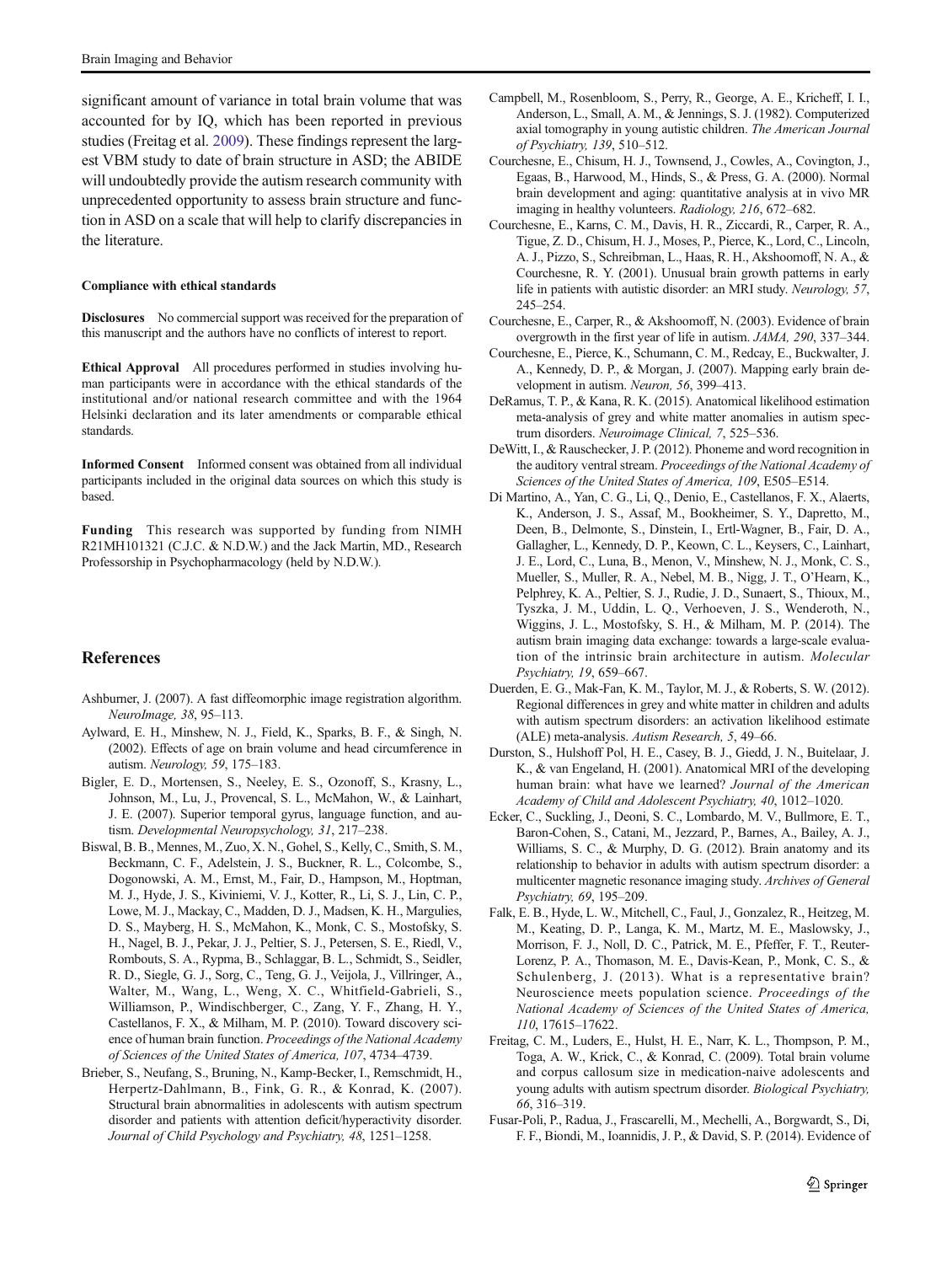<span id="page-9-0"></span>reporting biases in voxel-based morphometry (VBM) studies of psychiatric and neurological disorders. Human Brain Mapping, 35, 3052–3065.

- Giedd, J. N., Blumenthal, J., Jeffries, N. O., Castellanos, F. X., Liu, H., Zijdenbos, A., Paus, T., Evans, A. C., & Rapoport, J. L. (1999). Brain development during childhood and adolescence: a longitudinal MRI study. Nature Neuroscience, 2, 861–863.
- Greimel, E., Nehrkorn, B., Schulte-Ruther, M., Fink, G. R., Nickl-Jockschat, T., Herpertz-Dahlmann, B., Konrad, K., & Eickhoff, S. B. (2013). Changes in grey matter development in autism spectrum disorder. Brain Structure and Function, 218, 929–942.
- Gupta, C. N., Calhoun, V. D., Rachakonda, S., Chen, J., Patel, V., Liu, J., Segall, J., Franke, B., Zwiers, M. P., Arias-Vasquez, A., Buitelaar, J., Fisher, S. E., Fernandez, G., van Erp, T. G., Potkin, S., Ford, J., Mathalon, D., McEwen, S., Lee, H. J., Mueller, B. A., Greve, D. N., Andreassen, O., Agartz, I., Gollub, R. L., Sponheim, S. R., Ehrlich, S., Wang, L., Pearlson, G., Glahn, D. C., Sprooten, E., Mayer, A. R., Stephen, J., Jung, R. E., Canive, J., Bustillo, J., & Turner, J. A. (2015). Patterns of gray matter abnormalities in schizophrenia based on an international mega-analysis. Schizophrenia Bulletin, 41, 1133–1142.
- Haar, S., Berman, S., Behrmann, M., & Dinstein, I. (2014) Anatomical Abnormalities in Autism? Cerebral Cortex
- Hallahan, B., Daly, E. M., McAlonan, G., Loth, E., Toal, F., O'Brien, F., Robertson, D., Hales, S., Murphy, C., Murphy, K. C., & Murphy, D. G. (2009). Brain morphometry volume in autistic spectrum disorder: a magnetic resonance imaging study of adults. Psychological Medicine, 39, 337–346.
- Hardan, A. Y., Muddasani, S., Vemulapalli, M., Keshavan, M. S., & Minshew, N. J. (2006). An MRI study of increased cortical thickness in autism. The American Journal of Psychiatry, 163, 1290–1292.
- Hazlett, H. C., Poe, M., Gerig, G., Smith, R. G., Provenzale, J., Ross, A., Gilmore, J., & Piven, J. (2005). Magnetic resonance imaging and head circumference study of brain size in autism: birth through age 2 years. Archives of General Psychiatry, 62, 1366–1376.
- Hazlett, H. C., Poe, M. D., Gerig, G., Smith, R. G., & Piven, J. (2006). Cortical gray and white brain tissue volume in adolescents and adults with autism. Biological Psychiatry, 59, 1–6.
- Hedman, A. M., van Haren, N. E., Schnack, H. G., Kahn, R. S., & Hulshoff Pol, H. E. (2012). Human brain changes across the life span: a review of 56 longitudinal magnetic resonance imaging studies. Human Brain Mapping, 33, 1987–2002.
- Herbert, M. R., Ziegler, D. A., Deutsch, C. K., O'Brien, L. M., Lange, N., Bakardjiev, A., Hodgson, J., Adrien, K. T., Steele, S., Makris, N., Kennedy, D., Harris, G. J., & Caviness, V. S., Jr. (2003). Dissociations of cerebral cortex, subcortical and cerebral white matter volumes in autistic boys. Brain, 126, 1182–1192.
- Ioannidis, J. P., Munafo, M. R., Fusar-Poli, P., Nosek, B. A., & David, S. P. (2014). Publication and other reporting biases in cognitive sciences: detection, prevalence, and prevention. Trends in Cognitive Sciences, 18, 235–241.
- Jou, R. J., Mateljevic, N., Minshew, N. J., Keshavan, M. S., & Hardan, A. Y. (2011). Reduced central white matter volume in autism: implications for long-range connectivity. Psychiatry and Clinical Neurosciences, 65, 98–101.
- Kamdar, M. R., Gomez, R. A., & Ascherman, J. A. (2009). Intracranial volumes in a large series of healthy children. Plastic and Reconstructive Surgery, 124, 2072–2075.
- Lau, E. F., Gramfort, A., Hamalainen, M. S., & Kuperberg, G. R. (2013). Automatic semantic facilitation in anterior temporal cortex revealed through multimodal neuroimaging. The Journal of Neuroscience, 33, 17174–17181.
- Lenroot, R. K., Gogtay, N., Greenstein, D. K., Wells, E. M., Wallace, G. L., Clasen, L. S., Blumenthal, J. D., Lerch, J., Zijdenbos, A. P., Evans, A. C., Thompson, P. M., & Giedd, J. N. (2007). Sexual

 $\hat{Z}$  Springer

dimorphism of brain developmental trajectories during childhood and adolescence. NeuroImage, 36, 1065–1073.

- Lord, C., Rutter, M., & Le, C. A. (1994). Autism diagnostic interviewrevised: a revised version of a diagnostic interview for caregivers of individuals with possible pervasive developmental disorders. Journal of Autism and Developmental Disorders, 24, 659–685.
- Lord, C., Risi, S., Lambrecht, L., Cook, E. H., Jr., Leventhal, B. L., DiLavore, P. C., Pickles, A., & Rutter, M. (2000). The autism diagnostic observation schedule-generic: a standard measure of social and communication deficits associated with the spectrum of autism. Journal of Autism and Developmental Disorders, 30, 205–223.
- McAlonan, G. M., Cheung, V., Cheung, C., Suckling, J., Lam, G. Y., Tai, K. S., Yip, L., Murphy, D. G., & Chua, S. E. (2005). Mapping the brain in autism. A voxel-based MRI study of volumetric differences and intercorrelations in autism. Brain, 128, 268–276.
- Mueller, S. G., Weiner, M. W., Thal, L. J., Petersen, R. C., Jack, C., Jagust, W., Trojanowski, J. Q., Toga, A. W., & Beckett, L. (2005). The Alzheimer's disease neuroimaging initiative. Neuroimaging Clinics of North America, 15, 869–xii.
- Mueller, S., Keeser, D., Samson, A. C., Kirsch, V., Blautzik, J., Grothe, M., Erat, O., Hegenloh, M., Coates, U., Reiser, M. F., Hennig-Fast, K., & Meindl, T. (2013). Convergent findings of altered functional and structural brain connectivity in individuals with high functioning Autism: a multimodal MRI study. PloS One, 8, e67329.
- Muller, R. A. (2007). The study of autism as a distributed disorder. Mental Retardation and Developmental Disabilities Research Reviews, 13, 85–95.
- Muller, R. A., Pierce, K., Ambrose, J. B., Allen, G., & Courchesne, E. (2001). Atypical patterns of cerebral motor activation in autism: a functional magnetic resonance study. Biological Psychiatry, 49, 665–676.
- Nickl-Jockschat, T., Habel, U., Michel, T. M., Manning, J., Laird, A. R., Fox, P. T., Schneider, F., & Eickhoff, S. B. (2012). Brain structure anomalies in autism spectrum disorder–a meta-analysis of VBM studies using anatomic likelihood estimation. Human Brain Mapping, 33, 1470–1489.
- Palmen, S. J., Hulshoff Pol, H. E., Kemner, C., Schnack, H. G., Durston, S., Lahuis, B. E., Kahn, R. S., & Van, E. H. (2005). Increased graymatter volume in medication-naive high-functioning children with autism spectrum disorder. Psychological Medicine, 35, 561–570.
- Pierce, K. (2011). Early functional brain development in autism and the promise of sleep fMRI. Brain Research, 1380, 162–174.
- Piven, J., Arndt, S., Bailey, J., Havercamp, S., Andreasen, N. C., & Palmer, P. (1995). An MRI study of brain size in autism. The American Journal of Psychiatry, 152, 1145–1149.
- Radeloff, D., Ciaramidaro, A., Siniatchkin, M., Hainz, D., Schlitt, S., Weber, B., Poustka, F., Bolte, S., Walter, H., & Freitag, C. M. (2014). Structural alterations of the social brain: a comparison between schizophrenia and autism. PloS One, 9, e106539.
- Redcay, E., & Courchesne, E. (2005). When is the brain enlarged in autism? A meta-analysis of all brain size reports. Biological Psychiatry, 58, 1–9.
- Riedel, A., Maier, S., Ulbrich, M., Biscaldi, M., Ebert, D., Fangmeier, T., Perlov, E., & van Tebartz, E. L. (2014). No significant brain volume decreases or increases in adults with high-functioning autism spectrum disorder and above average intelligence: a voxel-based morphometric study. Psychiatry Research, 223, 67–74.
- Sparks, B. F., Friedman, S. D., Shaw, D. W., Aylward, E. H., Echelard, D., Artru, A. A., Maravilla, K. R., Giedd, J. N., Munson, J., Dawson, G., & Dager, S. R. (2002). Brain structural abnormalities in young children with autism spectrum disorder. Neurology, 59, 184–192.
- Stanfield, A. C., McIntosh, A. M., Spencer, M. D., Philip, R., Gaur, S., & Lawrie, S. M. (2008). Towards a neuroanatomy of autism: a systematic review and meta-analysis of structural magnetic resonance imaging studies. European Psychiatry, 23, 289–299.